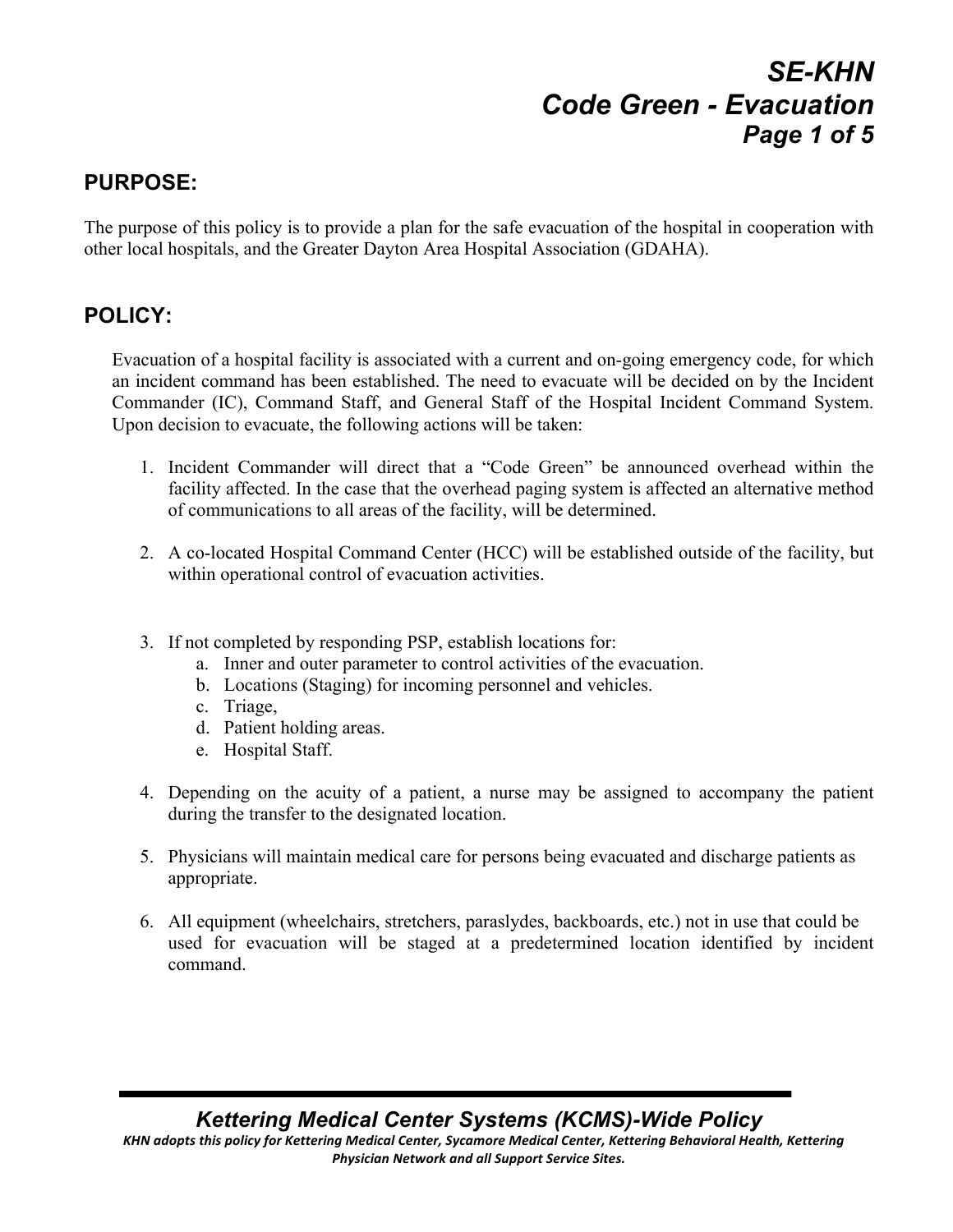# *SE-KHN Code Green - Evacuation Page 2 of 5*

- 7. Procedure for Immediate Evacuation:
	- a. Patients are to be evacuated to the nearest point of safety in the following priority:
		- i. All patients and /or visitors closest to danger.
		- ii. Ambulatory patients, visitors, volunteers.
		- iii. Wheelchair patients.
		- iv. Non-ambulatory patients.
	- b. Patient Flow (Evacuation): A patient evacuation in an emergency will be carried out in five (5) progressive stages. Each successive stage will allow a progressively larger portion of the building to be evacuated. These five phases are:
		- i. Phase 1 Patient room or work area evacuation.
		- ii. Removal of persons from the space containing the emergency. Any employee who discovers the emergency must begin and carry through this step on their own and then notify their supervisor immediately
		- iii. Phase 2 Multiple patient rooms, work area, waiting area or fire compartment evacuation.

Multiple patient rooms, work areas, waiting areas or fire compartments:

When an emergency has progressed to a point where it cannot be contained within the room of its origin, the immediate supervisor will give a verbal order to evacuate person/PATIENT from the adjacent rooms. The supervisor will notify the Incident Commander, Operations Chief to provide support and decision on additional evacuation needs.

iv. Phase 3 – Nursing unit/total work area evacuation. When an emergency has progressed to a point where it cannot be contained within the immediate area of origin, then the patient, visitors, employees, and volunteers will be evacuated from that unit. This evacuation will be under the direction of the Incident Commander. Additional personnel to support evacuation will be assigned through the HCC. Activation of the disaster call list may be initiated by the Incident Commander.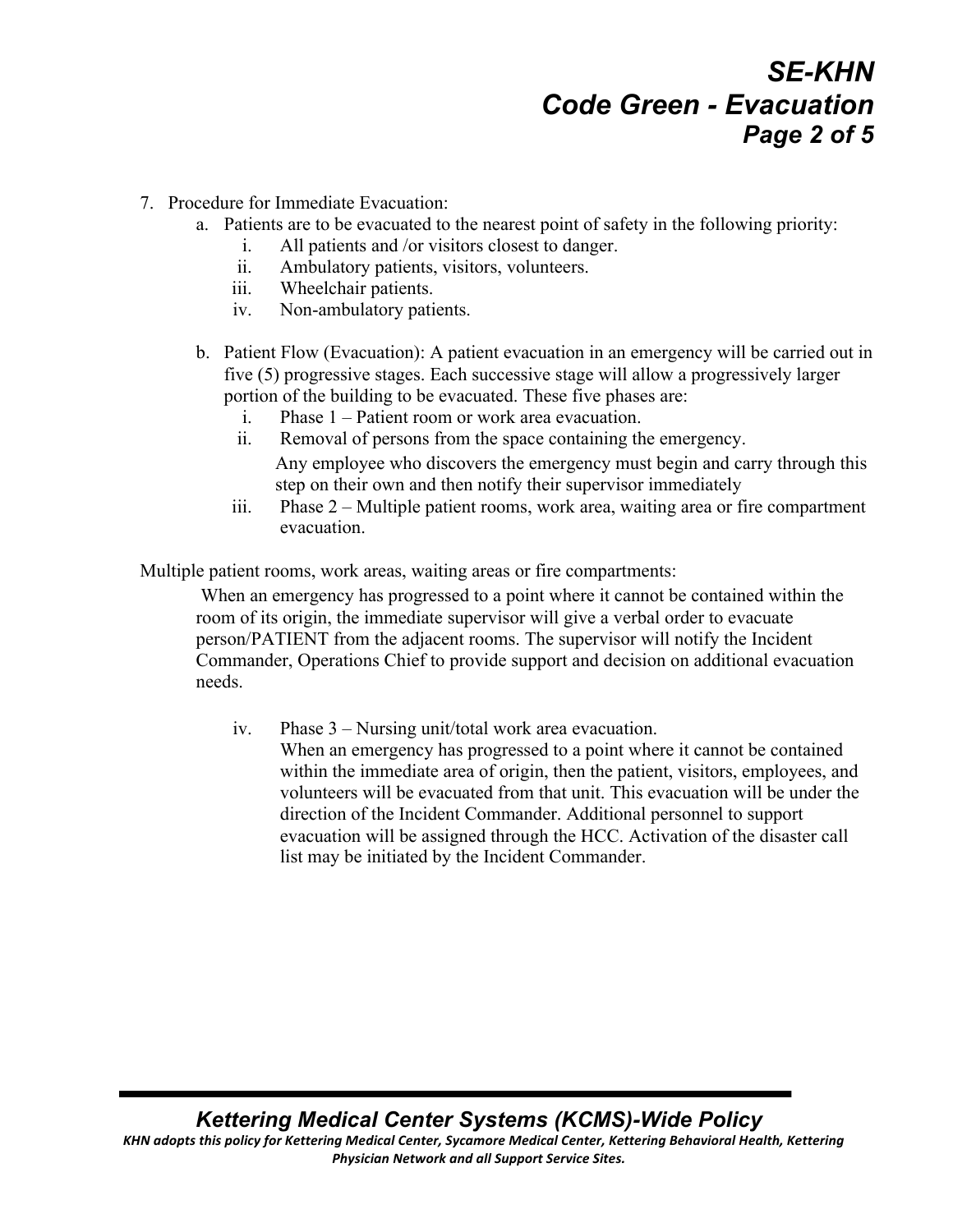## *SE-KHN Code Green - Evacuation Page 3 of 5*

Initial evacuation will be completed horizontally. In the event that horizontal exits are not available, vertical evacuation will be considered. Determination of evacuation method will be under the direction of the Hospital Incident Command (HIC).

iv. Phase 4 – Entire floor evacuation.

When an emergency places other units or work areas in imminent danger the Incident Commander or PSP will order the entire floor to be evacuated. Vertical evacuation will be used by routes and methods to ensure staff and patient safety. Specific routes may be identified for use by the incident command staff. Use of elevators must be approved by the Incident Commander or PSP. Elevators will be reserved for patients who are bedfast and other means of evacuation would risk their management of care. Patient records and immediate patient care supplies shall be evacuated with patients when time permits.

v. Phase 5 – Entire building evacuation.

All patients will be taken to the appropriate staging area for transport to other facilities. Temporary facilities for managing patient awaiting transport for each facility are: 1.

Non-critical patients will be immediately sheltered until other arrangements can be made for transportation to other Network facilities, Greater Dayton Area Hospital Association (GDAHA) hospitals, or other appropriate facilities. When patients have all been evacuated, remaining hospital personnel will be transported out of the area.

8. Responsibilities of staff during evacuation:

a. The primary nurse assigned will assist the Transportation Officer by completing the Code Green Cover Sheet and attaching it to the patient's medical records for transfer.

b. Transport patients to the patient evacuation staging point.

c. Once care is turned over to a transporting agency, provide information to the Transport Officer by submitting the completed Code Green Cover Sheet. The following documentation will be included on the sheet: patient's name, medical record number, unit of care, destination of patient, agency providing transport, time of departure, condition of patient on transfer, and destination location.

- d. Time permitting, medications and personal affects should be sent with the patients.
- e. Document all transfer and patient care activities on the patient's medical record.

f. Personnel will respond to a department identified "safe site" when an evacuation is announced, unless immediate evacuation is occurring in their unit. Once all staff is accounted

#### *Kettering Medical Center Systems (KCMS)-Wide Policy*

KHN adopts this policy for Kettering Medical Center, Sycamore Medical Center, Kettering Behavioral Health, Kettering **Physician Network and all Support Service Sites.**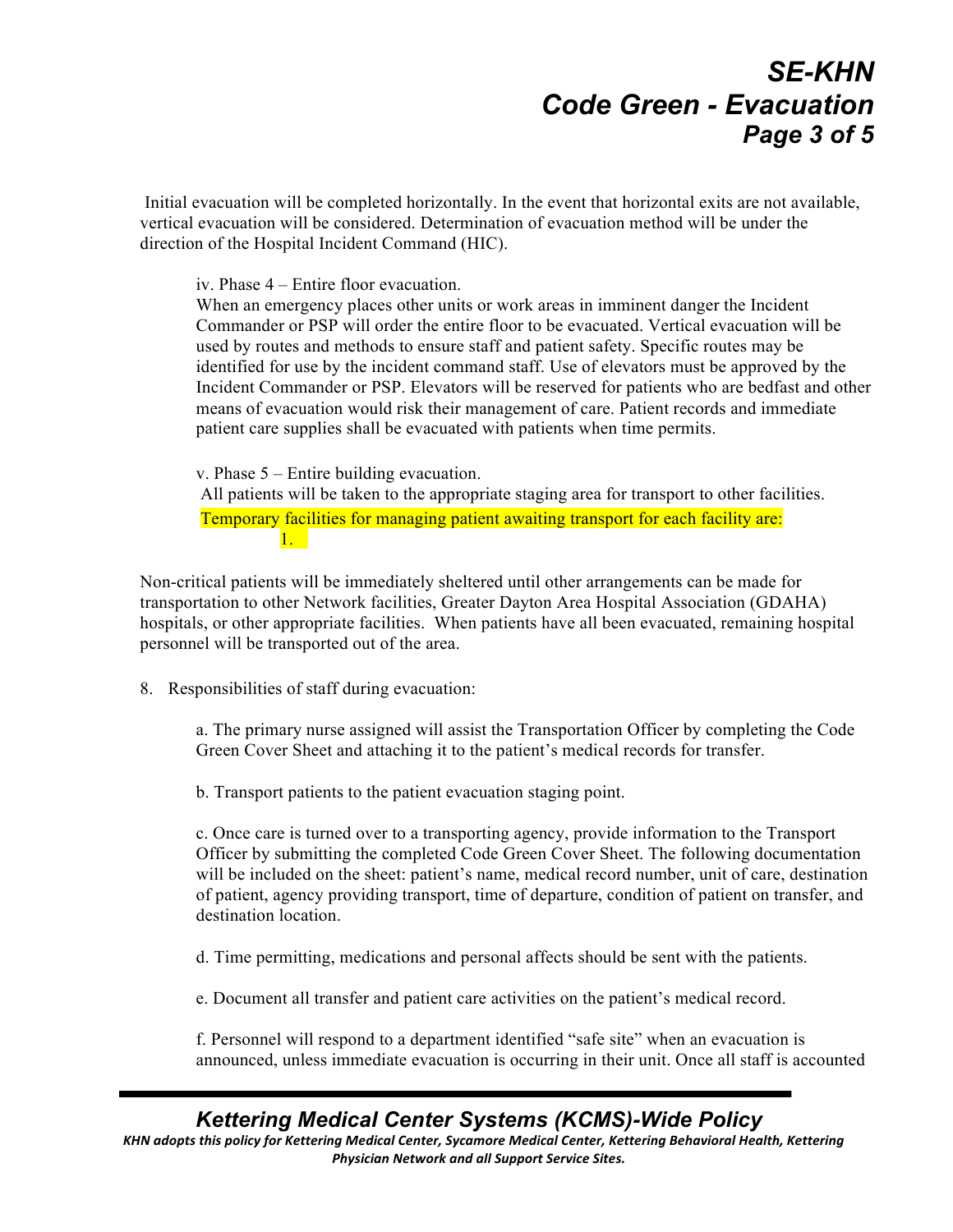# *SE-KHN Code Green - Evacuation Page 4 of 5*

for, all available staff should report to the Labor Pool as identified by incident command. Staff should be aware that during evacuation, they are not released from work until identified by the Labor Pool Officer.

9. Greater Dayton Area Hospital Association

a. Memorandum of Understanding (MOU) has been signed through GDAHA which assists in our coordination with other area hospitals and other healthcare agencies for immediate transfer of patients during emergencies. Additional agreements have been signed for emergency transfers for hospitals supported by the Ohio Hospital Association.

b. Procedures have been approved for facilities to provide reciprocity of:

i. Staff privileges. ii. Transfer and admission of patients iii. Emergency supplies

- iv. Ancillary patient facilities.
- v. Medical records.
- 10. Transportation Plans
	- a. Incident Command is responsible for arranging the type of transportation needed to evacuate patients, visitors, and staff. This will be in coordination with PSP.
	- b. Transportation vehicles may be obtained from area support agencies through Greene County EMA, Greene County Transit Board, private ambulance companies, EMS, school districts, etc.
	- c. When patients have all been evacuated, remaining hospital personnel will be transported to a location for debriefing and/or release from work.
- 11. Evacuation areas will be secured and reported to the HCC for tracking purposes. Coordinated efforts with the appropriate person on the appropriate securing of areas will be completed by incident command.
- 12. Notification and Documentation of the End of Evacuation
	- a. HCC will document that all patients have been accounted for and appropriately transferred or discharged including the current location.
	- b. HCC will notify patient's physicians updating them on the current location of the patient.

#### *Kettering Medical Center Systems (KCMS)-Wide Policy*

KHN adopts this policy for Kettering Medical Center, Sycamore Medical Center, Kettering Behavioral Health, Kettering **Physician Network and all Support Service Sites.**